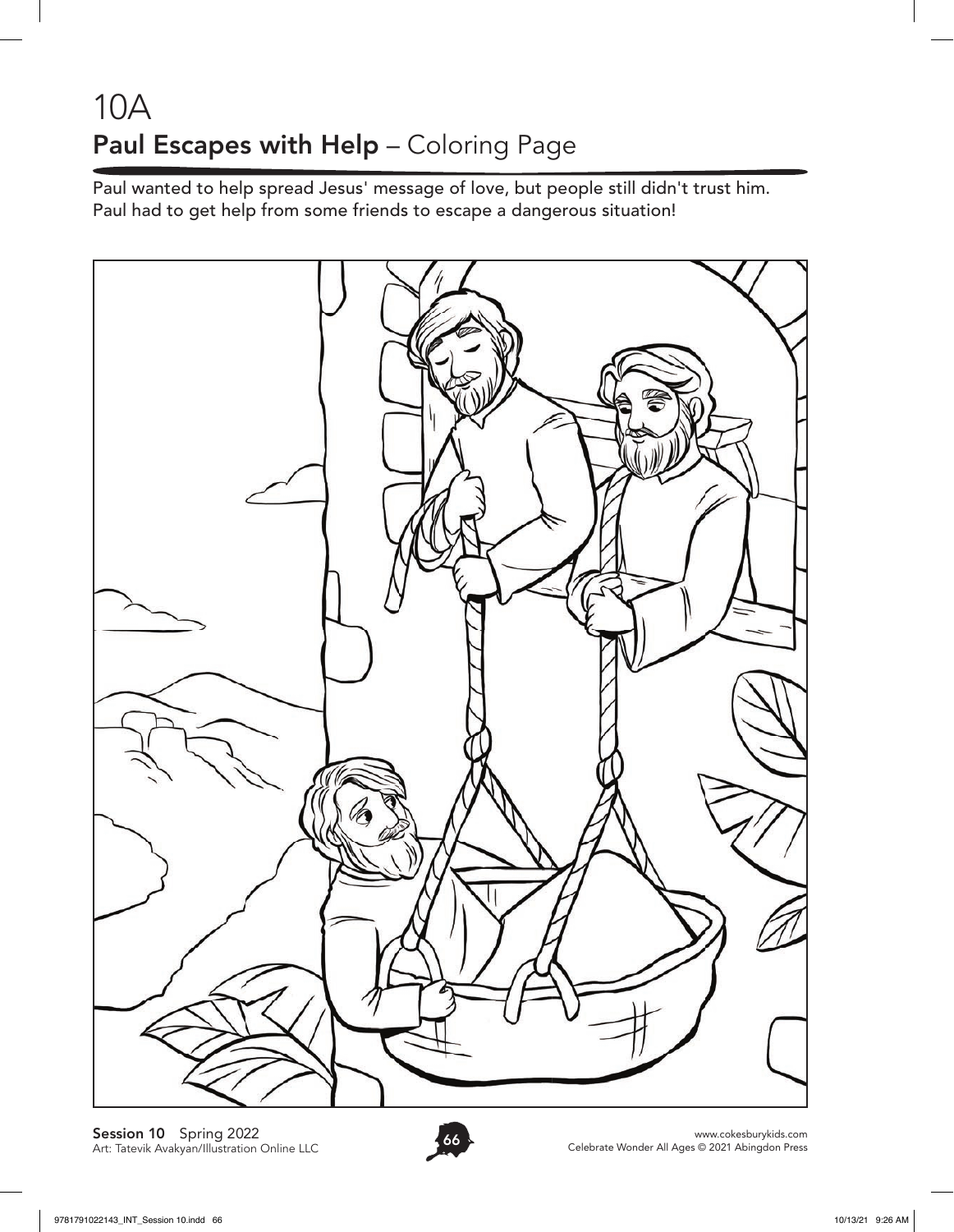#### 10B Missing Vowels – Puzzle

Paul spent his whole ministry sharing the message of Jesus' life and love. We can do that too! Solve the puzzle to find out what that is called.



# A1 E0 I2 O3 U0

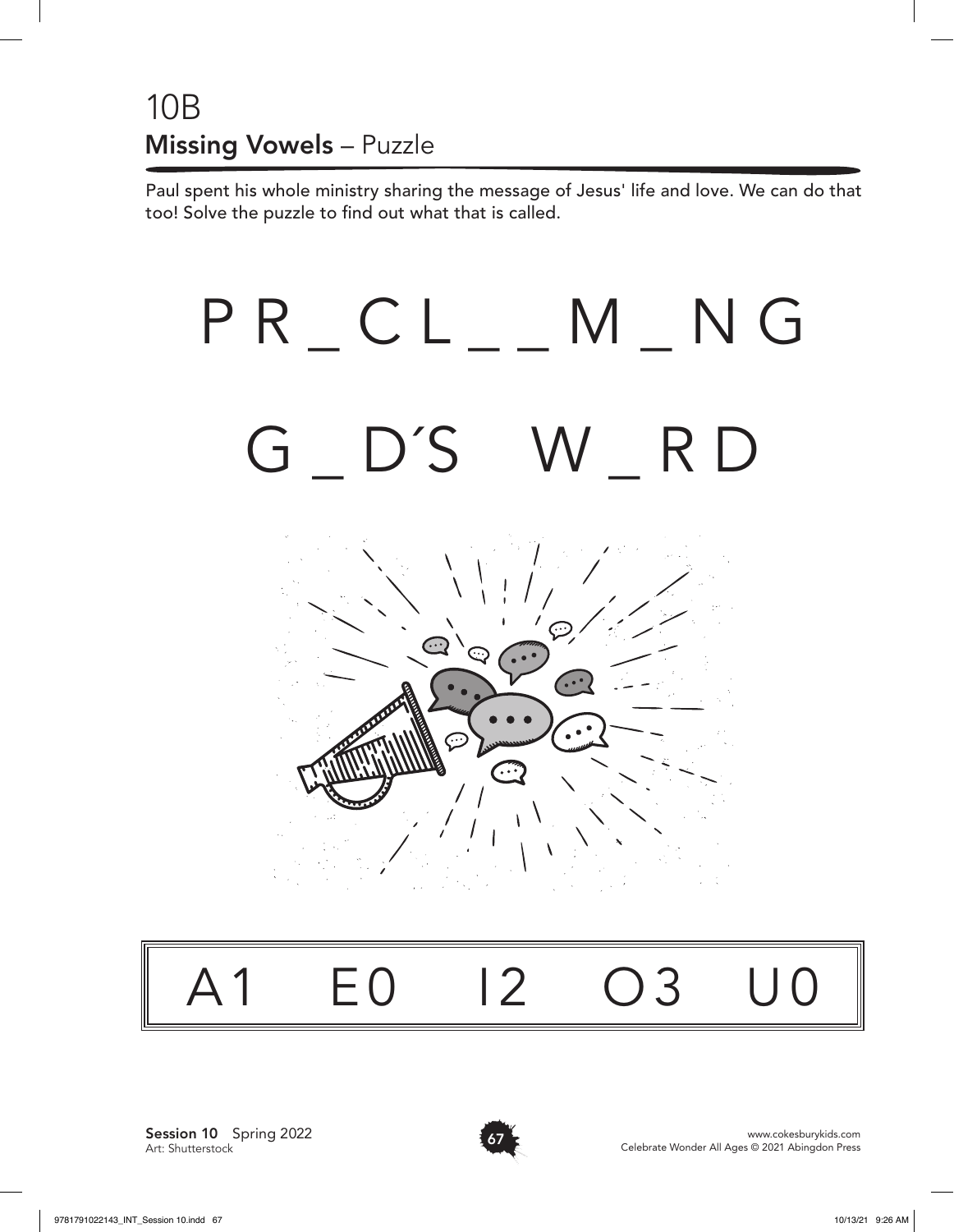#### 10C Paul Escapes Anagram – Puzzle

In today's story, Paul proclaims Jesus' message of love, but some people still don't trust him. He has to get some help from his friends to stay safe. Use the letters from the words "proclaim" and "friends" to make new words.

| PROCLAIM | <b>FRIENDS</b> |
|----------|----------------|
|          |                |
|          |                |
|          |                |
|          |                |
|          |                |
|          |                |
|          |                |
|          |                |
|          |                |
|          |                |
|          |                |
|          |                |
|          |                |
|          |                |

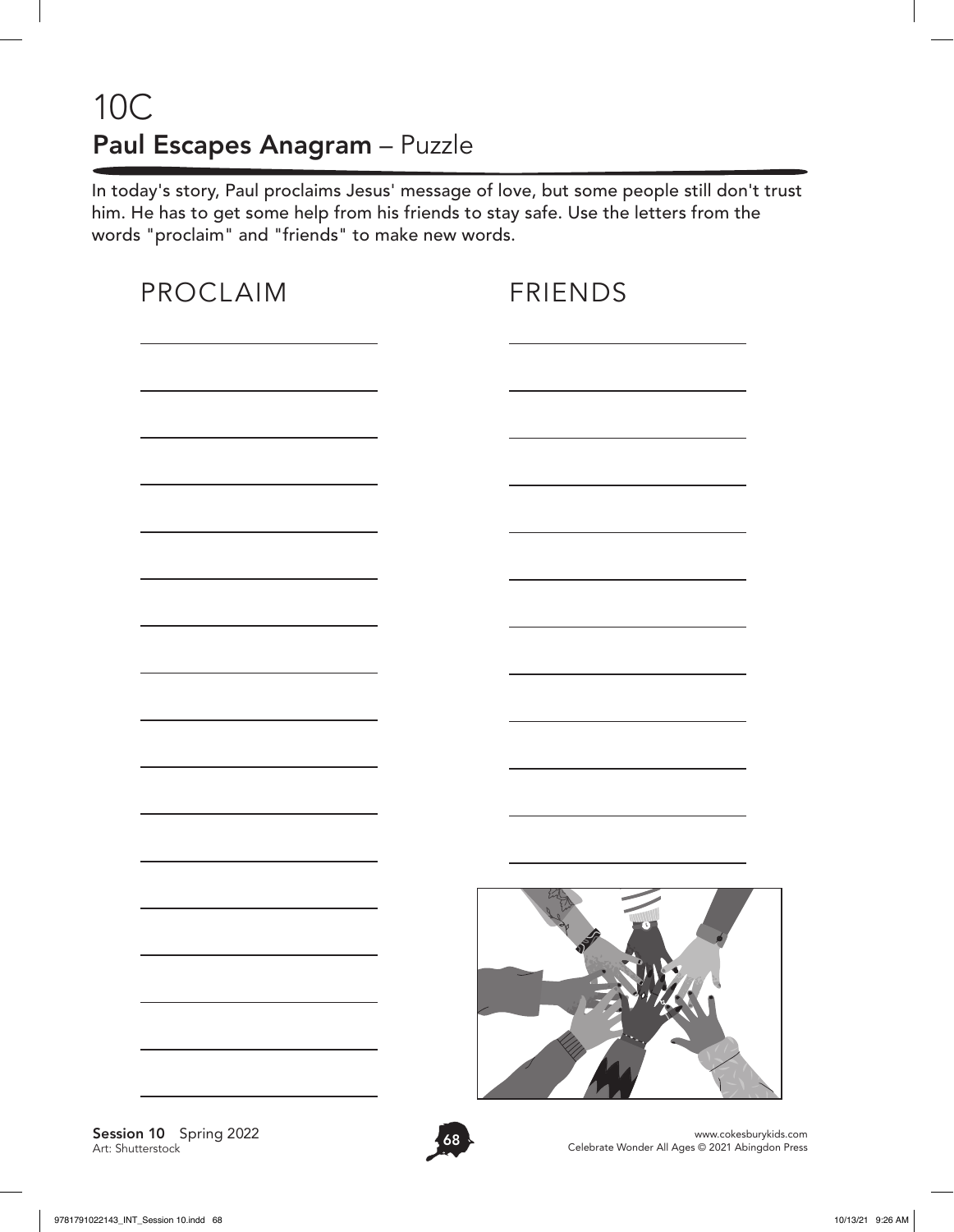### 10D What Makes a Good Friend? - Journaling Activity

Friends help us have fun, grow into whom God created us to be, and support us when things get hard. What else makes a good friend? Is there someone in your life that you call a good friend? Write or draw about them below.



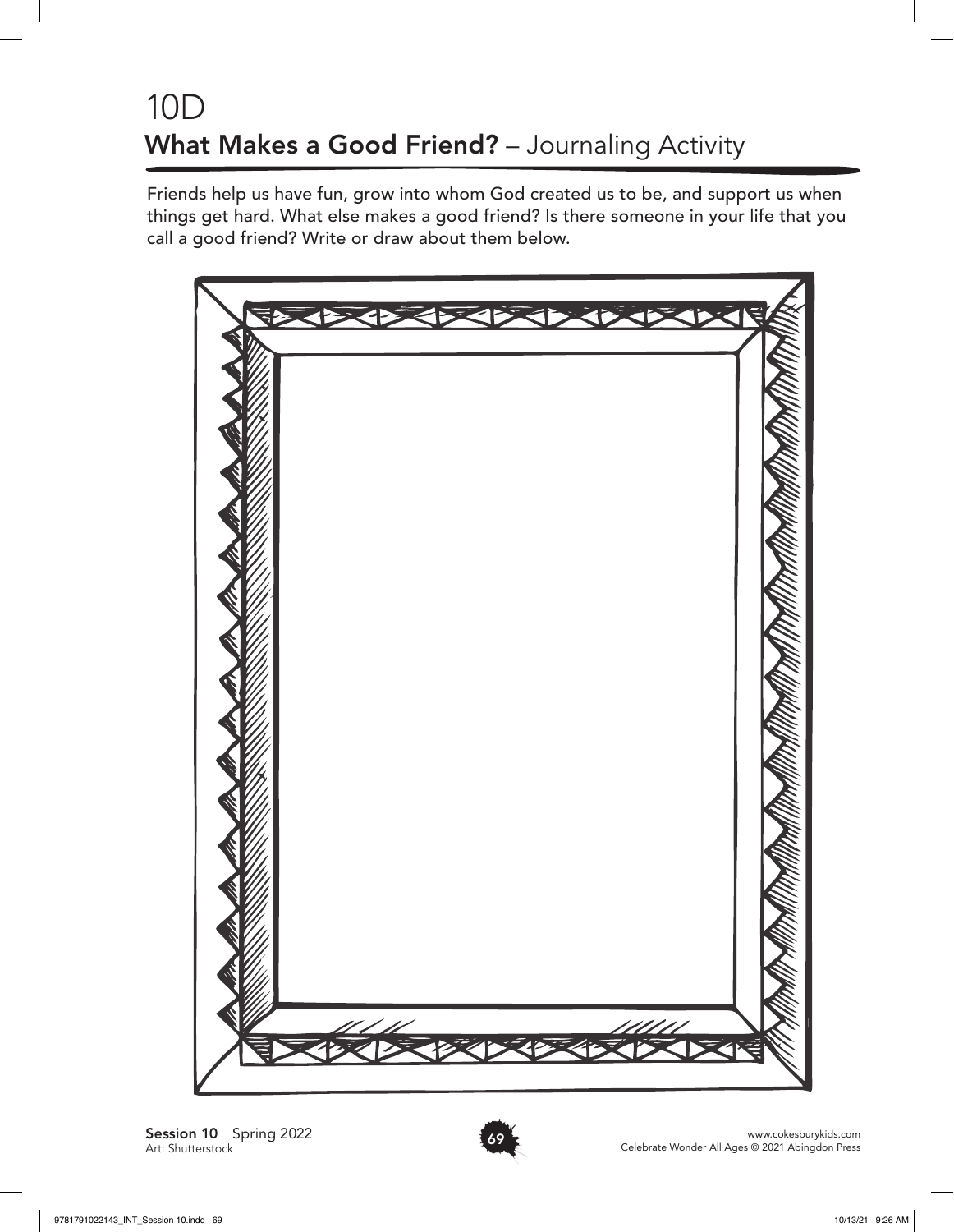#### 10E Find Your Match - Game Activity

We all need help from friends sometimes. Look for your matching friend in this game.

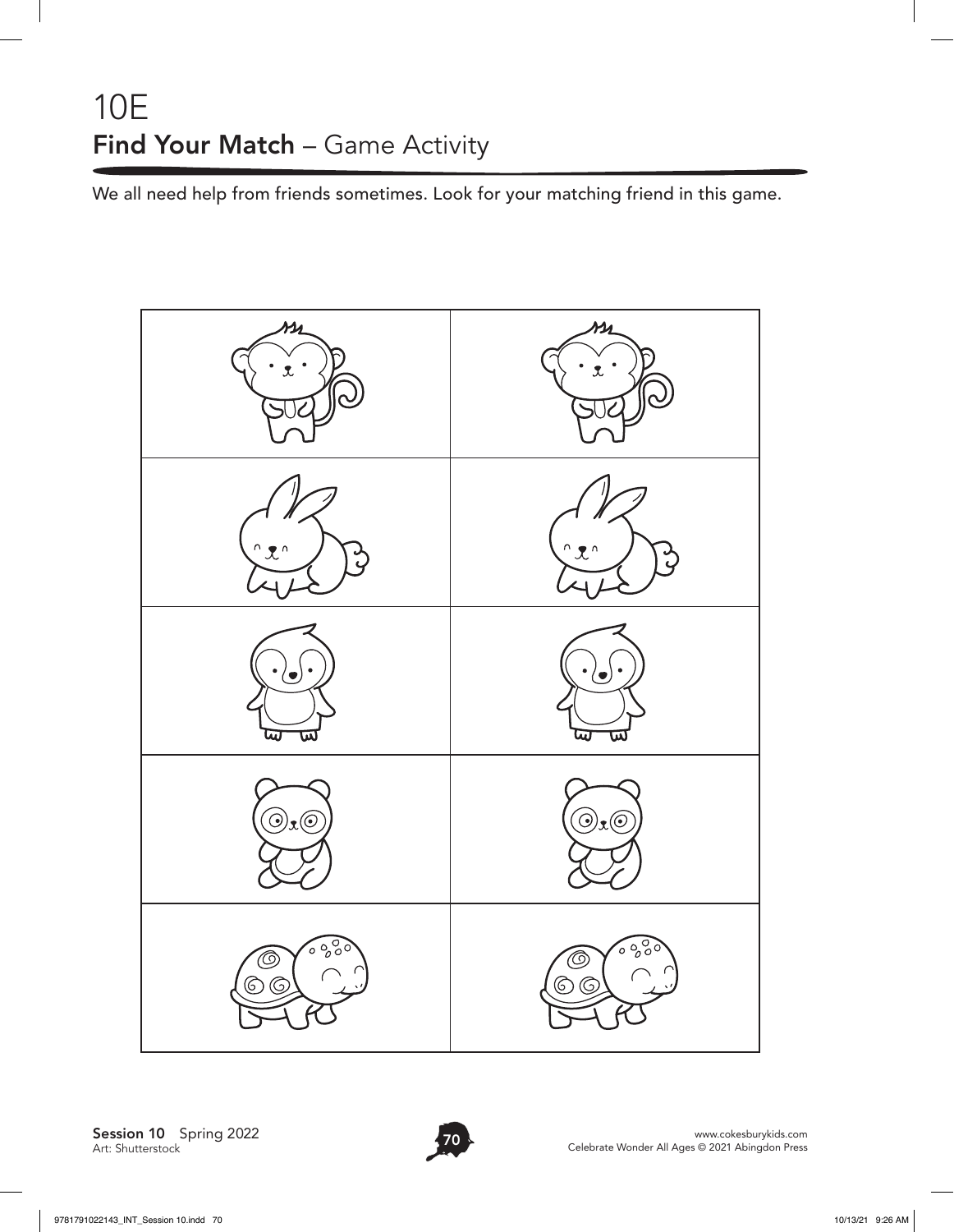### 10F Paul Escapes with Help - Acts 9:21-25

Some friends of Paul were with him in the city of Damascus. They listened to Paul proclaim that Jesus is God's Son. They listened to Paul proclaim that Jesus was the savior. The friends were inspired by Paul's change.

But there were other people in Damascus who were confused by Paul's change.

"Wasn't Paul coming here to arrest the followers of Jesus? Now, he's proclaiming that we should all follow Jesus," said one of the people.

"Do you think he's trying to trick us so we will get in trouble?" asked another person. "I don't think we should trust him. Maybe we need to hurt him before he can hurt us," suggested another person.

Paul's friends heard the plan to hurt him. They came up with a plan to help him escape Damascus, so Paul wouldn't get hurt.

The friends found a large basket and some long rope. They put Paul in the basket and lowered him over the wall of the city.

Paul was safe!



#### Family Spiritual Practice Bible Passage: Acts 9:21-25

Wonder: After reading the story from the Bible or from the *Celebrate Wonder Bible Storybook*, wonder together. Ask: What makes a good friend?

Do: Reach out to one of your family friends this week and catch up. If there is a way to help one another, spend time doing that.

**Pray:** Dear God, thank you for friends who love us well. Amen.